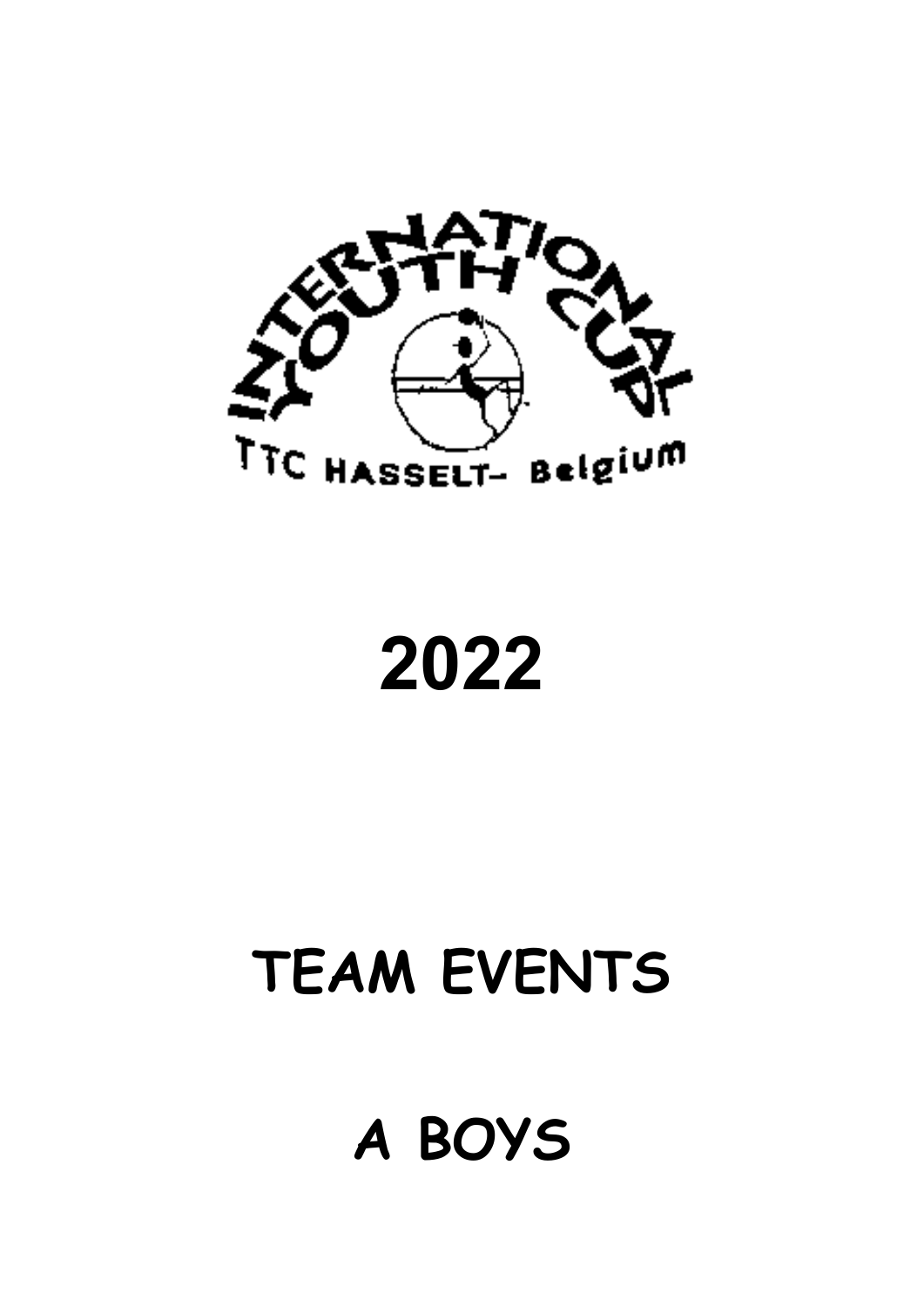### 1st stage : Saturday 4th June

A - boys (played in Round Robin on Sunday and Monday !!!)

#### round robin (part one)

| Team                 | Countrv    |  |  |  |
|----------------------|------------|--|--|--|
| Alexandria 66        | <b>NFD</b> |  |  |  |
| 2 Holstein Quickborn | <b>GER</b> |  |  |  |
| 3 Treffers Arnhem    | NFD        |  |  |  |
| 4ÌFlash 1            | NFD        |  |  |  |
| 5 Flash 2            | JFD        |  |  |  |

category : A - boys group : A

|          | Games                  |                        | time               | hall | Itable |
|----------|------------------------|------------------------|--------------------|------|--------|
| 'Game N° | Team #1                | Team #2                |                    |      |        |
| A.1      | Flash 2                | Flash 1                | 10 <sub>h</sub> 00 | I٧   | 182    |
| A.2      | <b>Treffers Arnhem</b> | Holstein Quickborn     | 10 <sub>h</sub> 00 | ΙV   | 3 & 4  |
| A.3      | Alexandria 66          | Flash 2                | 11h30              | IV   | 182    |
| A.4      | Flash 1                | <b>Treffers Arnhem</b> | 11h30              | I٧   | 3 & 4  |
| A.5      | Holstein Quickborn     | Alexandria 66          | 13h00              | IV   | 1 & 2  |
| A.6      | Flash 2                | Treffers Arnhem        | 13h00              | ΙV   | 3 & 4  |

#### 2nd stage : Sunday 5th June

#### round robin (part two)

category : A boys group : A

| Team                 | Countrv |  |  |  |
|----------------------|---------|--|--|--|
| 1   Alexandria 66    | NFD     |  |  |  |
| 2 Holstein Quickborn | GFR     |  |  |  |
| 3 Treffers Arnhem    | NFD     |  |  |  |
| IFlash 1             | JED     |  |  |  |
| 5 Flash 2            | IFL     |  |  |  |

|          | Games                     |                           | time               | hall |       |
|----------|---------------------------|---------------------------|--------------------|------|-------|
| IGame N° | Team #1                   | Team #2                   |                    |      | table |
| A.7      | Flash 1                   | <b>Holstein Quickborn</b> | 10 <sub>h</sub> 00 | ΙV   | & 2   |
| A.8      | <b>Treffers Arnhem</b>    | Alexandria 66             | 10 <sub>h</sub> 00 | I٧   | 3 & 4 |
| A.9      | <b>Holstein Quickborn</b> | Flash 2                   | 12h15              | I٧   | 82    |
| A 10     | Alexandria 66             | Flash 1                   | 12h15              | I٧   | & 4   |